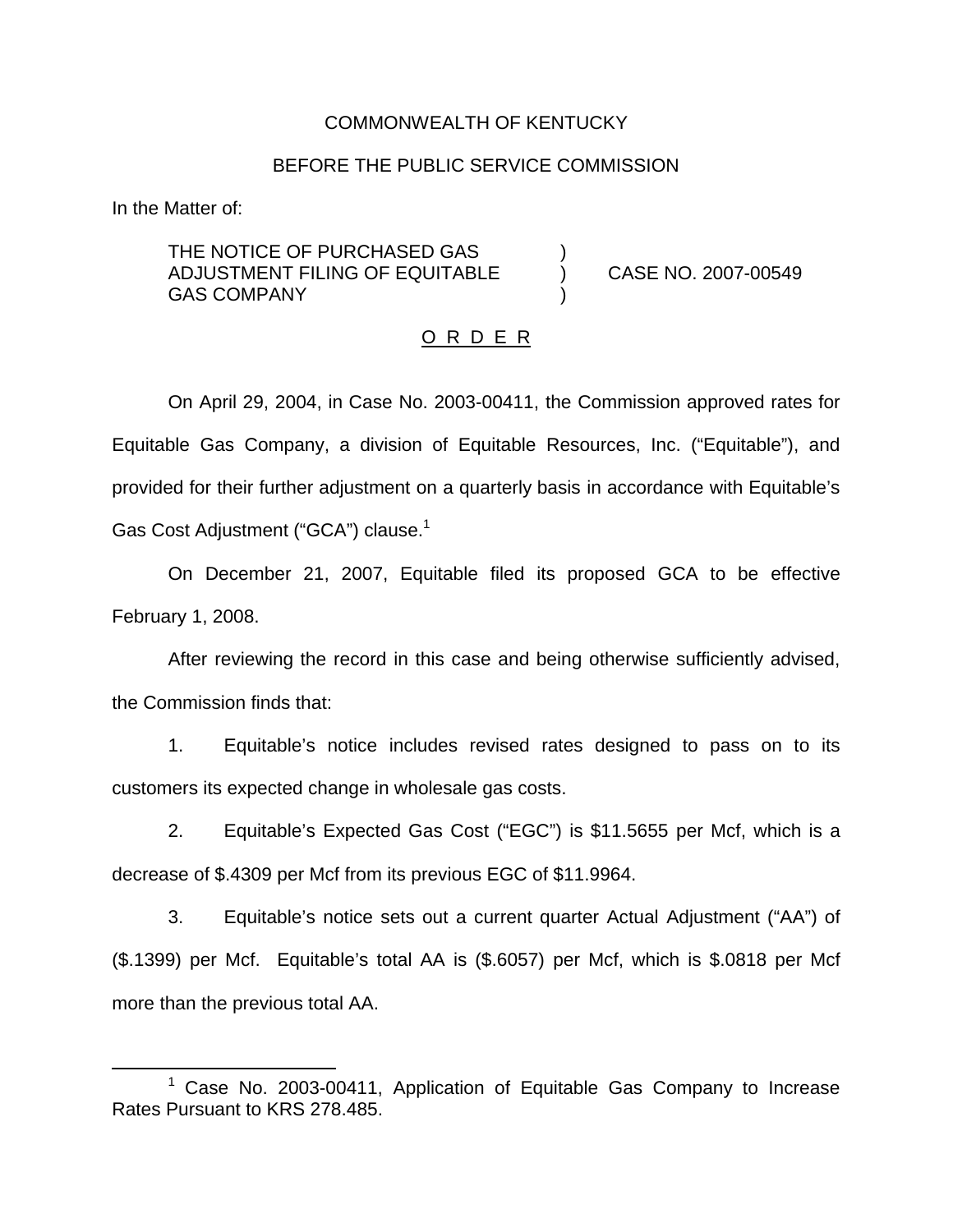4. Equitable's notice sets out a current quarter Balancing Adjustment ("BA") of \$.0007 per Mcf. Equitable's total BA is \$.0028 per Mcf, which is \$.0364 per Mcf more than the previous total BA.

5. Equitable's Gas Cost Recovery Rate is \$10.9626 per Mcf, which is \$.3127 per Mcf less than its previous rate of \$11.2753.

6. The rates in the Appendix to this Order are fair, just, and reasonable, and should be approved for final meter readings by Equitable on and after February 1, 2008.

IT IS THEREFORE ORDERED that:

1. The rates in the Appendix to this Order, attached hereto and incorporated herein, are approved for final meter readings on and after February 1, 2008.

2. Within 20 days of the date of this Order, Equitable shall file with this Commission its revised tariffs setting out the rates authorized herein.

Done at Frankfort, Kentucky, this 31<sup>st</sup> day of January, 2008.

By the Commission

ATTEST:

**Executive Director**